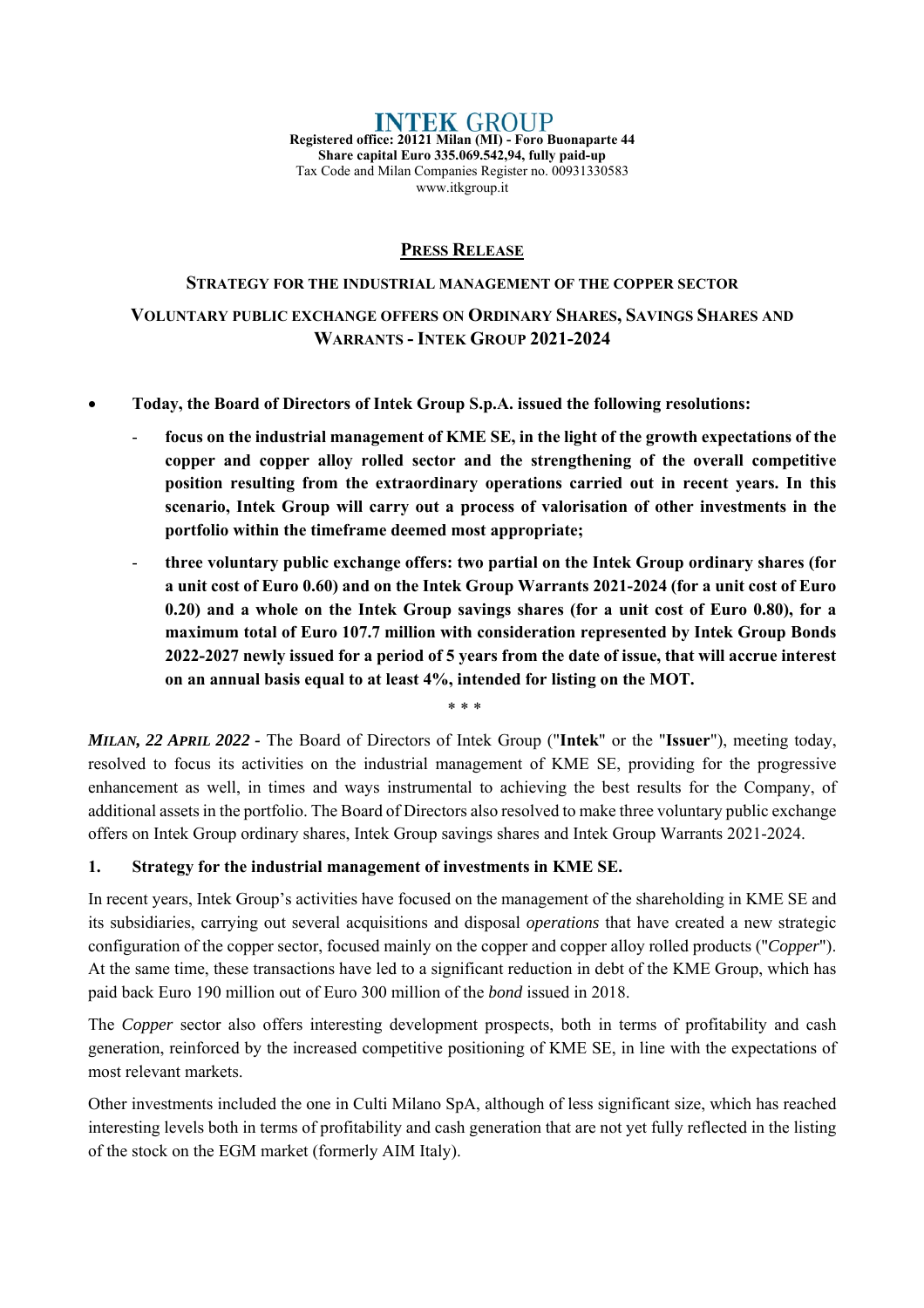Similarly, the stock market prices of the Intek shares do not reflect the significant progress of the two investments described and are misaligned, by a significant amount, from the equity value.

The Intek Board of Directors, in the context described, believes that the best way to enhance the Company's assets is to focus on the management of the shareholding in KME SE, which will adopt strategic and lasting value compared to other investments.

According to Intek's Board of Directors, this path is the best way to benefit from the favourable prospects of the *Copper* sector described above and thus maximise the creation of value for shareholders.

The other investments (Culti Milano SpA, Ducati Energia SpA and those indirectly held through Intek Investimenti SpA) will subsequently be directed towards an enhancement through disposal to third parties or assignment to the shareholders of Intek Group.

In such a renovated configuration of the strategic arrangements, it is considered that the new structure of the Group, even with the expected increased cash generation capacity, requires a lower level of capital endowment.

In this context, three exchange offers have been envisaged which will allow the holders of the financial instruments covered by the offers themselves to benefit - without distinction and on equal terms - from transforming their current investment, represented by Ordinary Shares, Savings Shares and/or Warrants, in a financial instrument characterized by a lower degree of risk and a value that incorporates a premium compared to the average prices of securities in the recent months.

Joining the three exchange offers would thus allow the holders to benefit from the Intek Group's increased value, not reflected in the stock market, as a result of the extraordinary transactions described and the positive market expectations in the *Copper* segments managed by KME.

The new bond issue, to serve the three public exchange offers, will be added to the one currently outstanding ("*Intek Group S.p.A. 2020 - 2025*" bonds, ISIN code: IT0005394884) amounting to Euro 92.8 million, which expires in February 2025, which represents, in plain words, the only debt Intek currently has.

The overall level of potential liability arising from the transaction is assessed by *management* as being broadly balanced in the light of the Company's level of net worth, the expected capacity to produce financial resources and exploiting non-strategic activities.

\* \* \*

## **2. Public Exchange Offers**

The public exchange offers that will be promoted by Intek, with the support of the financial *advisor* Equita SIM S.p.A., include:

- a voluntary partial public exchange offer on 133,674,937 Intek Group S.p.A. outstanding ordinary shares (the "**Ordinary Shares**"), with consideration consisting of a maximum of 80.2 million new "*Intek Group 2022 – 2027 Bonds*" (the "**2022 Bonds**"), for a total of Euro 80.2 million to be listed on the MOT (the "**Exchange Offer on Ordinary Shares**");
- a voluntary tender public exchange offer on 16,325,063 Intek Group S.p.A. savings shares outstanding (**"Savings Shares"**), with consideration represented by approximately maximum 13.1 million Bonds 2022 for a total value of Euro 13.1 million, which will be listed on the MOT (**"Exchange Offer on Savings Shares**");
- a public offer of partial voluntary exchange on a maximum of 72,000,000 "Intek Group S.p.A. Warrants 2021-2024" in circulation ("**Warrants**"), with consideration represented by approximately a maximum of 14.4 million Bonds 2022 for a total of Euro 14.4 million, which will be listed on the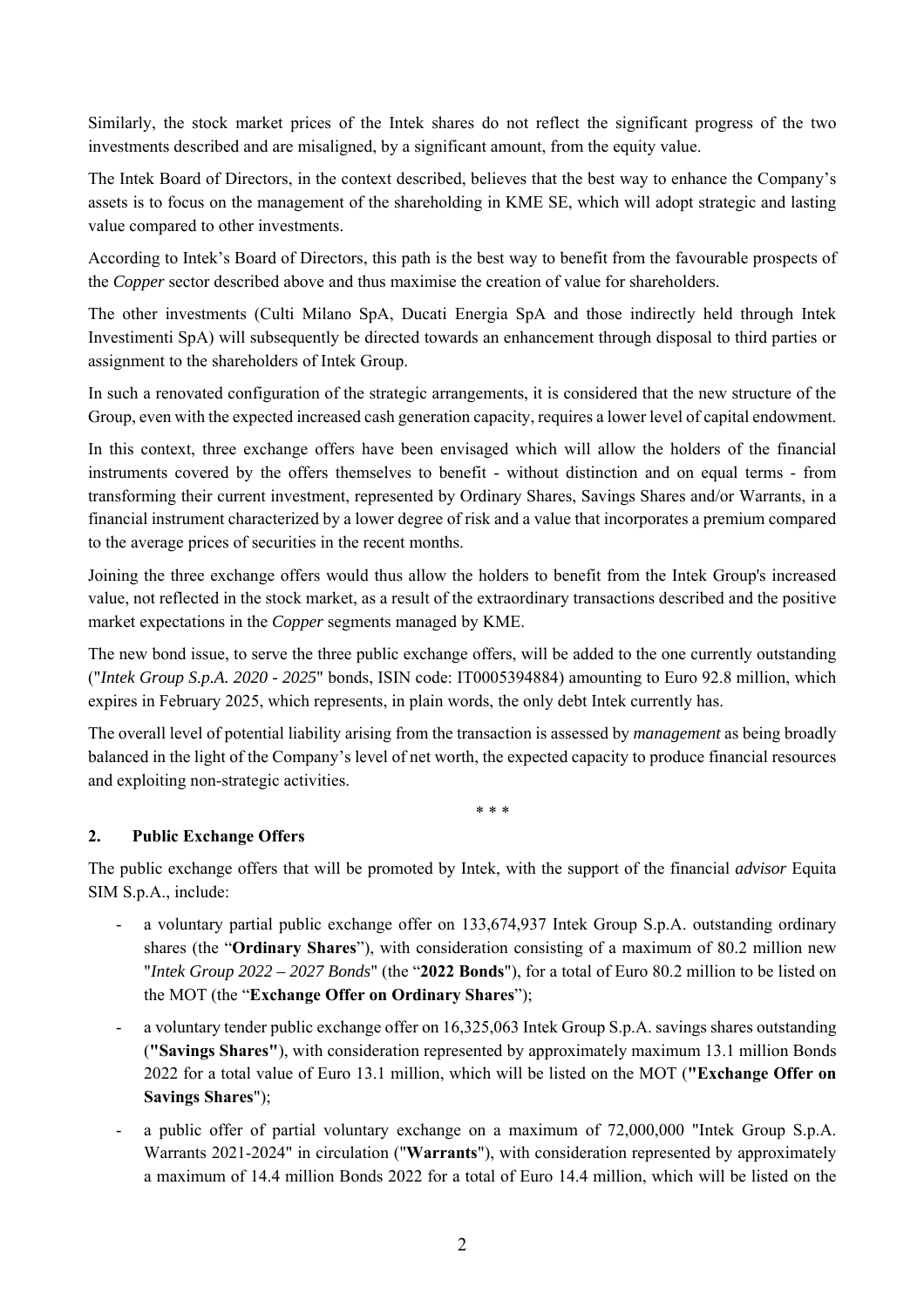MOT ( **"Exchange Offer on Warrants**" and, together with the Exchange Offer on Ordinary Shares and the Exchange Offer on Savings Shares, the "**Exchange Offers**").

The Exchange Offers are not conditional on the realization of a minimum quantity of memberships, except that provided for the listing of bonds on the MOT.

Ordinary Shares and Savings Shares purchased by Intek as part of the respective Exchange Offers will be cancelled.

In the event of subscriptions to the Ordinary Shares Exchange Offer for a total amount of shares exceeding the maximum number of Ordinary Shares covered by this offer, the allotment will take place according to the proportional method, according to which Intek will purchase from all shareholders participating in the Ordinary Shares Exchange Offer the same proportion of Ordinary Shares as they contributed to the offer. The same allotment mechanism will also be provided for the Exchange Offer on Warrants.

Equita SIM SpA will take on the role of intermediary assigned to coordinate the collection of subscriptions for the three Exchange Offers.

## *2.1. Characteristics of the 2022 Bonds to be issued as consideration for the Exchange Offers*

Intek intends to issue bonds, representing a maximum of 107.7 million Bonds 2022 with a nominal value of Euro 1.00, of which: (i) a maximum of 80.2 million Bonds 2022 to be offered for exchange to the holders of Ordinary Shares participating in the Ordinary Shares Exchange Offer; (ii) a maximum of 13.1 million Bonds 2022 to be offered for exchange to holders of Savings Shares participating in the Exchange Offer on Savings Shares and (iii) a maximum of 14.4 million Bonds 2022 to be offered for exchange to the holders of Warrants participating in the Exchange Offer on Warrants.

The 2022 Bonds will have a duration of 5 years from the issue date and will accrue interest at a fixed annual nominal rate of at least 4%. The fixed annual nominal rate of the 2022 Bonds, to be determined based on market conditions, shall be communicated to the public by the start of the public offer period for the Exchange Offer which Intek intends to carry out at the same time.

Starting from the end of the second year from the issue date, Intek will have the right to fully or partially redeem the 2022 Bonds. The redemption price of the 2022 Bonds (without prejudice to the payment of the interest accrued and not yet paid up to the date of early redemption) will equal: (i) from the end of the second year, 102% of the portion of nominal value subject to redemption; (ii) from the end of the third year, 101% of the portion of the nominal value subject to redemption; and (iii) from the end of the fourth year, 100% of the portion of nominal value subject to redemption.

At the exchange date, the 2022 Bonds will have been issued and listed on the MOT. The 2022 Bonds are not backed by collateral or personal guarantees. No *rating* has been or is expected to be assigned to the 2022 Bonds.

The Fees for the three Exchange Offers are exclusive of stamp duty, registration tax and Italian financial transaction tax, where applicable, and the fees, commissions and expenses that will be payable by Intek. On the other hand, any income tax, withholding tax or substitute tax, if any, on any realised capital gain, will be borne by the members of the Exchange Offers.

## *2.2. Exchange Offer on Ordinary Shares*

The Exchange Offer on Ordinary Shares will have 133,674,937 Ordinary Shares outstanding, without nominal value, representing 34.34% of the share capital represented by Ordinary Shares and 32.96% of the total capital.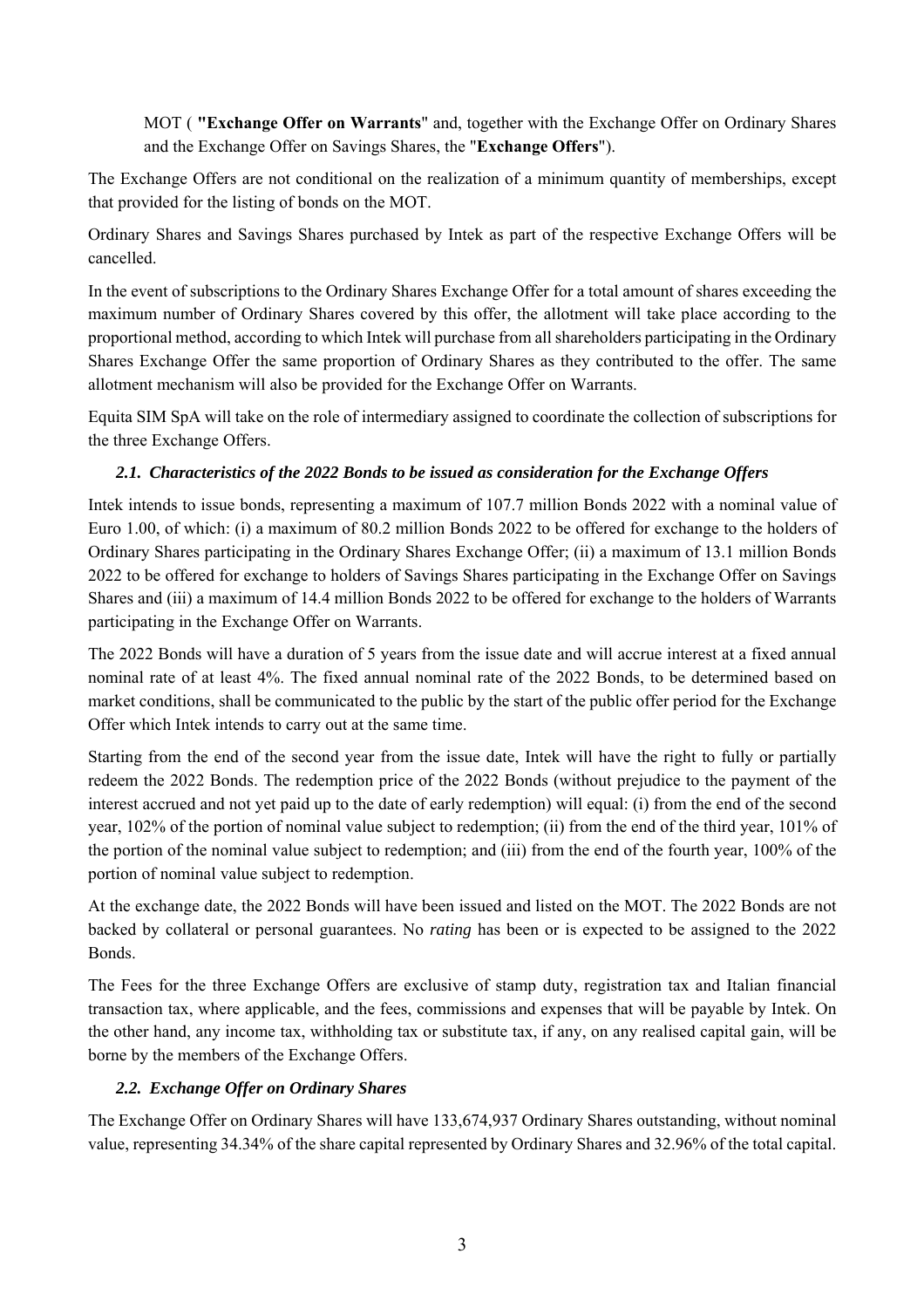Each participant in the Exchange Offer on Intek Savings Shares is to receive 3 2022 Bonds, with a unit nominal value of Euro 1.00, in exchange for every 5 Ordinary Shares purchased (the "**Consideration for Ordinary Shares**")for a total nominal value of approximately Euro 80.2 million.

The Ordinary Shares Exchange Offer may be increased by the Issuer up to a maximum of 179,441,687 Ordinary Shares, corresponding to a turnover of Euro 107.7 million, in consideration of a potential reduced level of participation to the Exchange Offer on the Saving Shares and to the Offer on the Warrants. In such event, the Ordinary Shares subject to the Offer would represent 46.10% of the share capital of Ordinary Shares and 44.25% of the total capital.

The Consideration for Ordinary Shares incorporates a premium of 24.6% compared to the official price of the Ordinary Shares recorded on 21 April 2022 (last open exchange day prior to the announcement date to the market of the transaction), as well as a premium of 22.0%, 28.4%, 28.6% and 35.7% compared to the weighted average of the official prices of Ordinary Shares respectively in the periods of 1 month, 3 months, 6 months and 12 months before 21 April 2022, as best illustrated in the table below.

| Time period before the<br>announcement date                             | Weighted average prices (Euro) | Implicit premium in<br>Consideration (%) |
|-------------------------------------------------------------------------|--------------------------------|------------------------------------------|
| Official price on the day before the<br>announcement date 21 April 2022 | 0.4816                         | 24.6%                                    |
| 1 month                                                                 | 0.4918                         | 22.0%                                    |
| 3 months                                                                | 0.4672                         | 28.4%                                    |
| 6 months                                                                | 0.4664                         | 28.6%                                    |
| 12 months                                                               | 0.4420                         | 35.7%                                    |

The Exchange Offer on Ordinary Shares will be promoted by Intek, pursuant to art. 102 TUF (Consolidated Law on Financial Intermediation), following the Shareholders' Meeting called to decide on the authorisation to purchase the Ordinary Shares and to cancel them and will be subject to conditions in line with market practice.

As a result of the Offer, no changes to the current control arrangements are foreseen.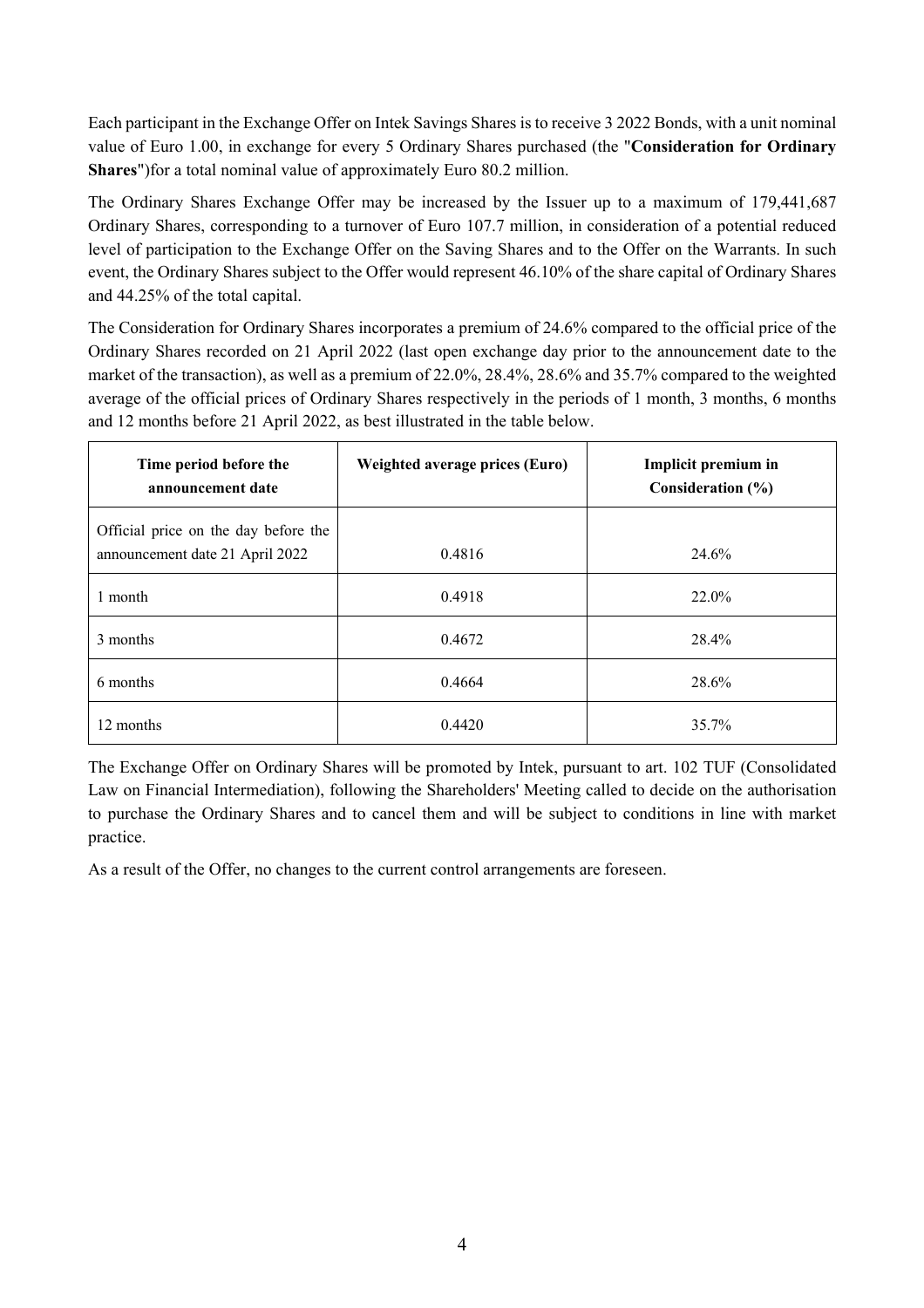### *2.3. Exchange Offer on Savings Shares*

The Exchange Offer on Savings Shares will cover a total of 16,325,063 Savings Shares outstanding, without nominal value.

Each participant in the Exchange Offer on Intek Savings Shares will receive 4 2022 Bonds from the Issuer, with a unit nominal value of Euro 1.00, for every 5 Savings Shares purchased (the "**Consideration for Savings Shares**") for a total nominal value of approximately Euro 13.1 million.

The Consideration for Savings Shares incorporates a premium of 28.7% compared to the official price of the Intek Group Savings Shares recorded on 21 April 2022 (last open market day prior to the announcement date to the market of the transaction) as well as a premium of 26.3%, 30.2%, 34.5% and 52.4% compared to the weighted average of the official prices of Savings Shares respectively in the periods of 1 month, 3 months, 6 months and 12 months prior to 21 April 2022, as best illustrated in the table below.

| Time period before the<br>announcement date                             | Weighted average prices (Euro) | Implied premium in<br>Consideration (%) |
|-------------------------------------------------------------------------|--------------------------------|-----------------------------------------|
| Official price on the day before the<br>announcement date 21 April 2022 | 0.6216                         | 28.7%                                   |
| 1 month                                                                 | 0.6332                         | 26.3%                                   |
| 3 months                                                                | 0.6145                         | $30.2\%$                                |
| 6 months                                                                | 0.5949                         | 34.5%                                   |
| 12 months                                                               | 0.5248                         | 52.4%                                   |

The Exchange Offer on Savings Shares, also aimed at simplifying the capital structure and the withdrawal of these shares from listing on *Euronext Milan*, will be promoted by Intek, pursuant to art. 102 TUF, following the Shareholders' Meeting called to decide on the authorisation to purchase and cancel the Savings Shares and will be subject to conditions in line with market practice.

#### *2.4. Exchange Offer on Warrants*

The Exchange Offer on Warrants will have 72,000,000 Warrants outstanding, without nominal value, correspondents to approximately 41.8% of the Warrants outstanding.

Each participant in the Exchange Offer on Warrants is to receive 1 2022 Bond, with a unit nominal value of Euro 1.00, in exchange for every 5 Warrants purchased (the "**Consideration for Warrants**") for a total nominal value of approximately Euro 14.4 million.

The Consideration for the Warrants incorporates a premium of 42.0% compared to the official price of the Intek Group 2021/2024 Warrants registered on 21 April 2022 (last open market day prior to the market announcement date of the transaction), as well as a premium of 44.8%, 54.8%, 76.5% and 102.2% compared to the weighted average of the official prices of the Intek Group 2021/2024 Warrants respectively in the periods of 1 month, 3 months, 6 months before 21 April 2022 and from the date of listing of the instruments (28 June 2021) as best illustrated in the table below.